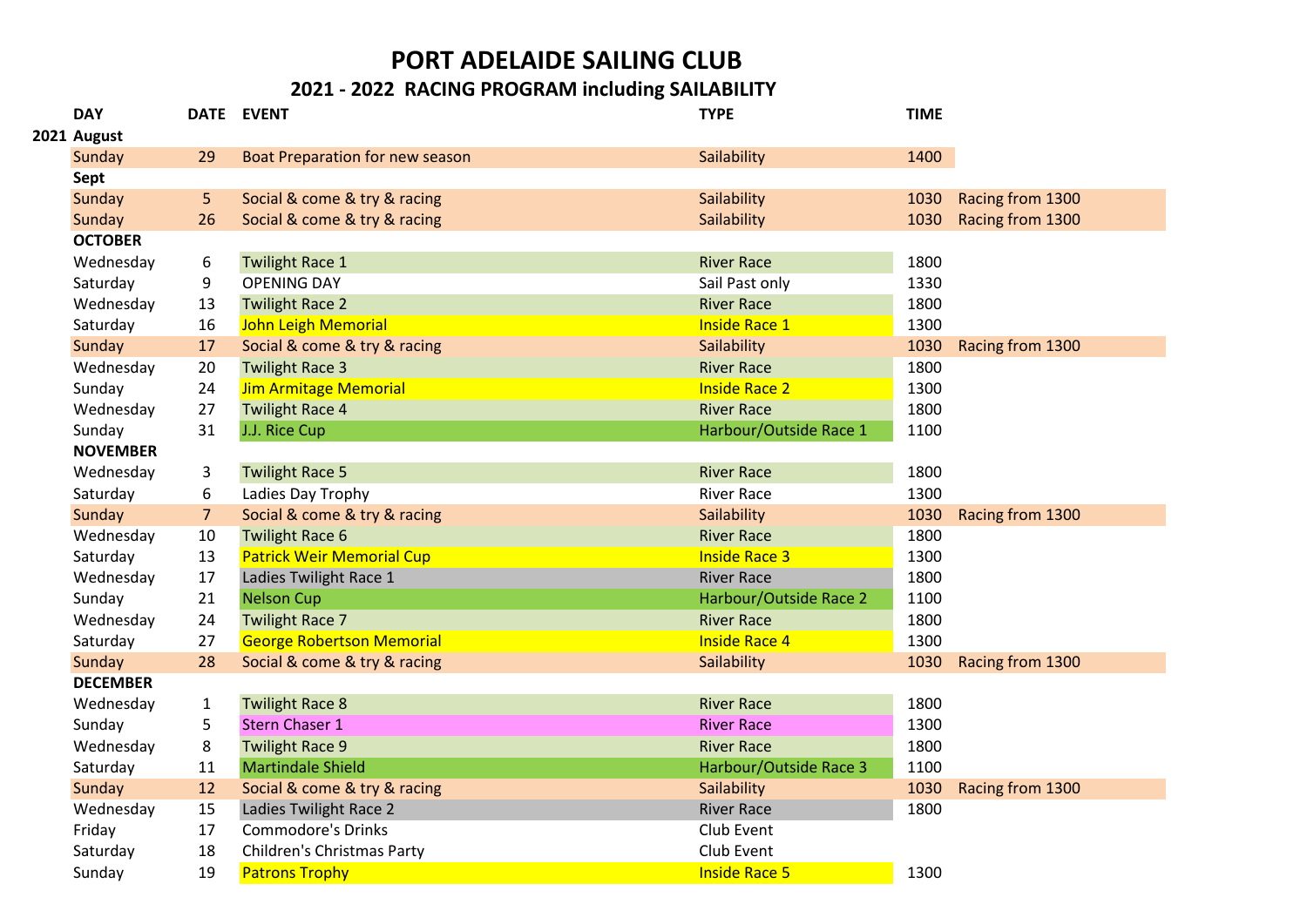| Saturday<br>2022 JANUARY | 25             | X'mas Day                                                   |                        |            |                             |
|--------------------------|----------------|-------------------------------------------------------------|------------------------|------------|-----------------------------|
| Sunday                   | 9              | Social & come & try & racing                                | Sailability            | 1030       | Racing from 1300            |
| Wednesday                | 12             | <b>Twilight Race 1</b>                                      | <b>River Race</b>      | 1800       |                             |
| Sunday                   | 16             | <b>St Georges Cup</b>                                       | Harbour/Outside Race 4 | 1100       |                             |
| Wednesday                | 19             | <b>Twilight Race 2</b>                                      | <b>River Race</b>      | 1800       |                             |
| Saturday                 | 22             | Patrick Robbins Memorial - Single race to Pt Vincent        | Port Vincent race      | 1000       |                             |
| Wednesday                | 26             | Australia Day                                               |                        |            |                             |
| Sunday                   | 30             | <b>Stern Chaser 2</b>                                       | <b>River Race</b>      | 1300       |                             |
| <b>FEBRUARY</b>          |                |                                                             |                        |            |                             |
| Wednesday                | $\overline{a}$ | Ladies Twilight Race 3                                      | <b>River Race</b>      | 1800       |                             |
| Saturday                 | 5              | <b>R Fisher Cup</b>                                         | Harbour/Outside Race 5 | 1100       |                             |
| Sunday                   | 6              | Social & come & try & racing                                | Sailability            | 1030       | Racing from 1300            |
| Wednesday                | 9              | <b>Twilight Race 3</b>                                      | <b>River Race</b>      | 1800       |                             |
| Saturday                 | 12             | <b>Queen of the River</b>                                   | <b>Inside Race 6</b>   | 1300       |                             |
| Wednesday                | 16             | <b>Twilight Race 4</b>                                      | <b>River Race</b>      | 1800       |                             |
| Sunday                   | 20             | <b>Crammond Cup</b>                                         | Harbour/Outside Race 6 | 1100       |                             |
| Wednesday                | 23             | <b>Twilight Race 5</b>                                      | <b>River Race</b>      | 1800       |                             |
| Saturday                 | 26             | <b>Presidents Trophy</b>                                    | <b>Inside Race 7</b>   | 1300       |                             |
| Sunday                   | 27             | Social & come & try & racing                                | Sailability            | 1030       | Racing from 1300            |
| <b>MARCH</b>             |                |                                                             |                        |            |                             |
| Wednesday                | $\overline{2}$ | Ladies Twilight Race 4                                      | <b>River Race</b>      | 1800       |                             |
| Sunday                   | 6              | <b>Stern Chaser 3</b>                                       | <b>River Race</b>      | 1300       |                             |
| Wednesday                | 9              | <b>Twilight Race 6</b>                                      | <b>River Race</b>      | 1800       |                             |
| Sunday                   | 13             | Long weekend                                                |                        |            |                             |
| Wednesday                | 16             | <b>Twilight Race 7</b>                                      | <b>River Race</b>      | 1800       |                             |
| Saturday                 | 19             | <b>William Russell Shield</b>                               | Harbour/Outside Race 7 | 1100       |                             |
| Sunday                   | 20             | Social & come & try & racing                                | Sailability            | 1030       | Racing from 1300            |
| Wednesday                | 23             | <b>Twilight Race 8</b>                                      | <b>River Race</b>      | 1800       |                             |
| Saturday                 | 26             | Sailability State Championship-Goolwa YC-TBA                | Sailability            | <b>TBC</b> |                             |
| Sunday                   | 27             | Sailability State Championship-Goolwa YC-TBA                | Sailability            | <b>TBC</b> |                             |
| Saturday                 | 26             | <b>Stern Chaser 4</b>                                       | <b>River Race</b>      | 1300       |                             |
| Wednesday                | 30             | <b>Twilight Race 9</b>                                      | <b>River Race</b>      | 1800       |                             |
| <b>APRIL</b>             |                |                                                             |                        |            |                             |
| Saturday                 | $\mathbf{2}$   | <b>Tarnette Cup</b>                                         | <b>Inside Race 8</b>   | 1300       |                             |
| Sunday                   | 3              | End Daylight Saving - Resail                                | Resail if necessary    | TBA        |                             |
| Sunday                   | 3 <sup>1</sup> | End of season long race                                     | Sailability            | 1030       | Regular racing sailors only |
| Saturday                 | 9              | Resail - If no resail - outside series race to be named TBC | Resail if necessary    | <b>TBA</b> |                             |
| Sunday                   | 10             | <b>Resail</b>                                               | Resail if necessary    | <b>TBA</b> |                             |
| Friday                   | 15             | Easter 15-18 April                                          |                        |            |                             |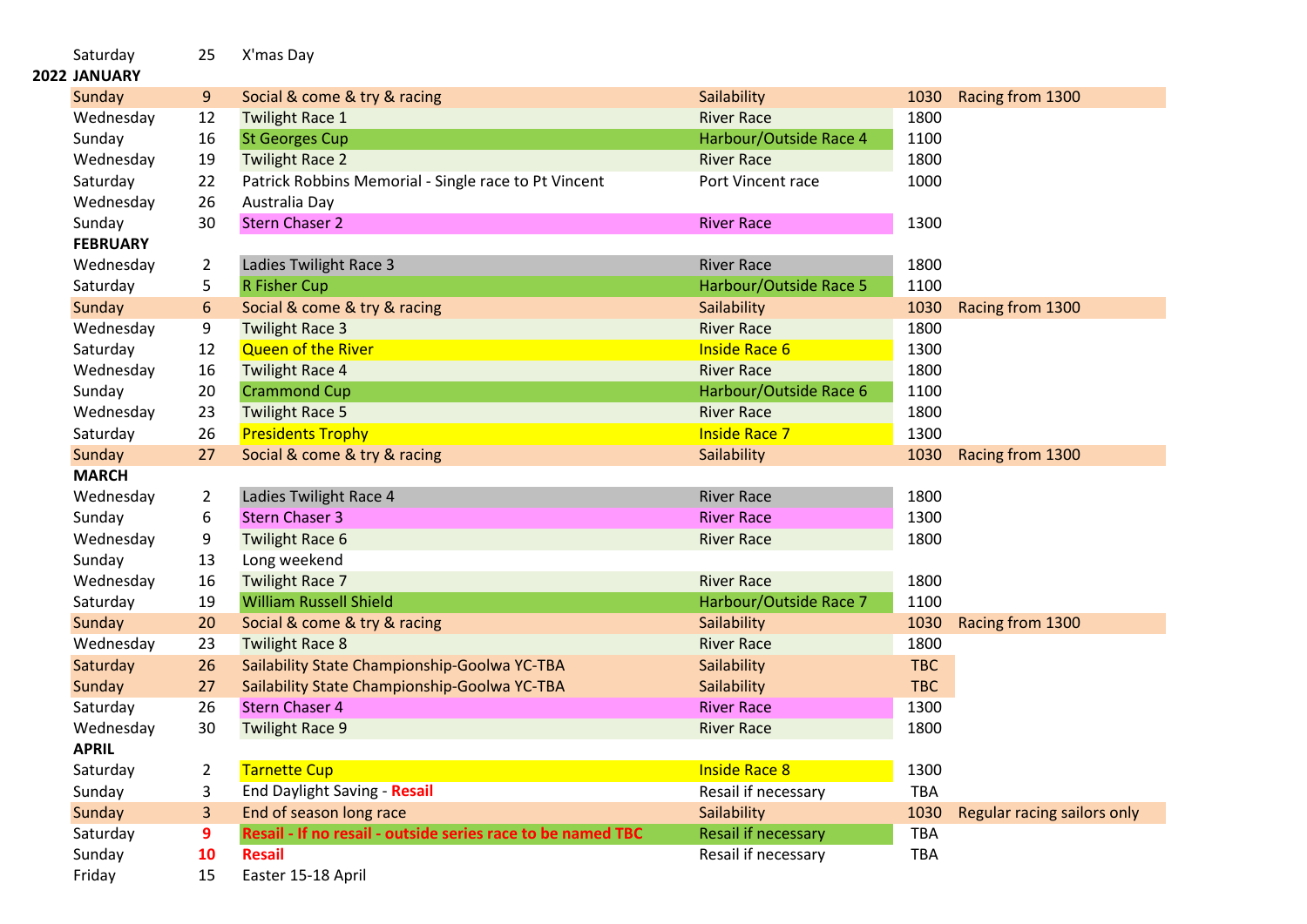| May             |                |                                                    |                     |             |
|-----------------|----------------|----------------------------------------------------|---------------------|-------------|
| Sunday          | 15             | Race 1 Winter Series- Cartwright Cup               | <b>River Race</b>   | 1200        |
| Saturday        | 21             | <b>Presentation Night</b>                          | <b>PASC</b>         | 1830        |
| Sunday          | 29             | Race 2 Winter Series - Nerida Cup                  | <b>River Race</b>   | 1200        |
| <b>JUNE</b>     |                |                                                    |                     |             |
| Sunday          | 19             | Race 3 Winter Series - Magpie Cup                  | <b>River Race</b>   | 1200        |
| <b>JULY</b>     |                |                                                    |                     |             |
| Sunday          | 3              | Race 4 Winter Series - Tea & Scones                | <b>River Race</b>   | 1200        |
| Sunday          | 17             | Race 5 Winter Series - Sport & Recreation (Seagul) | <b>River Race</b>   | 1200        |
| Sunday          | 24             | <b>Resail</b>                                      | Resail if necessary | 1200        |
| Sunday          | 31             | <b>Resail</b>                                      | Resail if necessary | 1200        |
| <b>AUGUST</b>   |                |                                                    |                     |             |
| Saturday        | 6              | Icebreaker                                         | <b>River Race</b>   |             |
| Sunday          | 7              | Portline Cup                                       | <b>River Race</b>   |             |
| <b>DAY</b>      | <b>DATE</b>    | <b>TWILIGHT SERIES</b>                             | <b>TYPE</b>         | <b>TIME</b> |
| 2021 OCTOBER    |                |                                                    |                     |             |
| Wednesday       | 6              | Series 1 race1                                     | <b>River Race</b>   | 1800        |
| Wednesday       | 13             | Series 1 race 2                                    | <b>River Race</b>   | 1800        |
| Wednesday       | 20             | Series 1 race 3                                    | <b>River Race</b>   | 1800        |
| Wednesday       | 27             | Series 1 race 4                                    | <b>River Race</b>   | 1800        |
| <b>NOVEMBER</b> |                |                                                    |                     |             |
| Wednesday       | 3              | Series 1 race 5                                    | <b>River Race</b>   | 1800        |
| Wednesday       | 10             | Series 1 race 6                                    | <b>River Race</b>   | 1800        |
| Wednesday       | 17             | Ladies Twilight Race 1                             | <b>River Race</b>   | 1800        |
| Wednesday       | 24             | Series 1 race 7                                    | <b>River Race</b>   | 1800        |
| <b>DECEMBER</b> |                |                                                    |                     |             |
| Wednesday       | 1              | Series 1 race 8                                    | <b>River Race</b>   | 1800        |
| Wednesday       | 8              | Series 1 race 9                                    | <b>River Race</b>   | 1800        |
| Wednesday       | 15             | Ladies Twilight Race 2                             | <b>River Race</b>   | 1800        |
| 2022 JANUARY    |                |                                                    |                     |             |
| Wednesday       | 12             | Series 2 race 1                                    | <b>River Race</b>   | 1800        |
| Wednesday       | 19             | Series 2 race 2                                    | <b>River Race</b>   | 1800        |
| <b>FEBRUARY</b> |                |                                                    |                     |             |
| Wednesday       | 2              | Ladies Twilight Race 3                             | <b>River Race</b>   | 1800        |
| Wednesday       | 9              | Series 2 race 3                                    | <b>River Race</b>   | 1800        |
| Wednesday       | 16             | Series 2 race 4                                    | <b>River Race</b>   | 1800        |
| Wednesday       | 23             | Series 2 race 5                                    | <b>River Race</b>   | 1800        |
| <b>MARCH</b>    |                |                                                    |                     |             |
| Wednesday       | $\overline{2}$ | Ladies Twilight Race 4                             | <b>River Race</b>   | 1800        |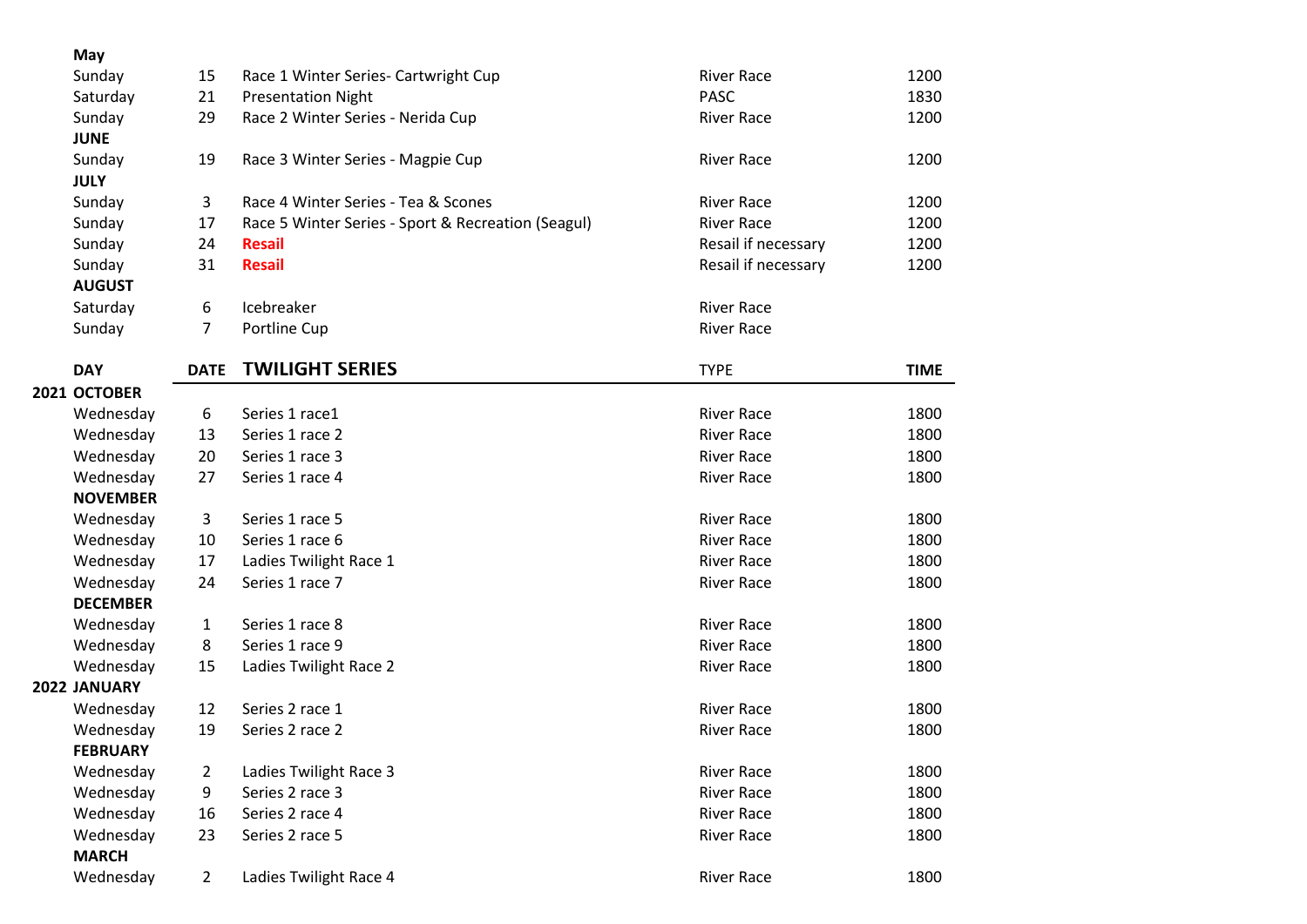| Wednesday          | 9             | Series 2 race 6                               | <b>River Race</b>      | 1800        |
|--------------------|---------------|-----------------------------------------------|------------------------|-------------|
| Wednesday          | 16            | Series 2 race 7                               | <b>River Race</b>      | 1800        |
| Wednesday          | 23            | Series 2 race 8                               | <b>River Race</b>      | 1800        |
| Wednesday          | 30            | Series 2 race 9                               | <b>River Race</b>      | 1800        |
| <b>DAY</b>         | <b>DATE</b>   | <b>RIVER SERIES</b>                           |                        | <b>Time</b> |
| 2021 Saturday      |               | 16-Oct John Leigh Memorial                    | River/Inside Race 1    | 1300        |
| Sunday             |               | 24-Oct Jim Armitage Memorial                  | River/Inside Race 2    |             |
| Saturday           |               | 13-Nov Patrick Weir Memorial Cup              | River/Inside Race 3    | 1300        |
| Saturday           |               | 27-Nov George Robertson Memorial              | River/Inside Race 4    | 1300        |
| Sunday             |               | 19-Dec Patrons Trophy                         | River/Inside Race 5    | 1300        |
| 2022 Saturday      |               | 12-Feb Queen of the River                     | River/Inside Race 6    | 1300        |
| Saturday           |               | 26-Feb Tarnette Cup                           | River/Inside Race 7    | 1300        |
| Saturday           |               | 2-Apr Presidents Trophy                       | River/Inside Race 8    | 1300        |
| <b>DAY</b>         | <b>DATE</b>   | <b>HARBOUR/OUTSIDE SERIES</b>                 |                        | <b>Time</b> |
|                    |               |                                               |                        |             |
| 2021 Sunday        |               | 31-Oct J.J. Rice Cup                          | Harbour/Outside Race 1 | 1100        |
| Sunday             |               | 21-Nov Nelson Cup                             | Harbour/Outside Race 2 | 1100        |
| Saturday           |               | 11-Dec Martindale Shield                      | Harbour/Outside Race 3 | 1100        |
| <b>2022</b> Sunday |               | 16-Jan St Georges Cup                         | Harbour/Outside Race 4 | 1100        |
| Saturday           | 5-Feb         | <b>R Fisher Cup</b>                           | Harbour/Outside Race 5 | 1100        |
| Sunday             |               | 20-Feb Crammond Cup                           | Harbour/Outside Race 6 | 1100        |
| Saturday           |               | 19-Mar William Russell Shield                 | Harbour/Outside Race 7 | 1100        |
| Saturday           | 9-Apr         | If no resail - outside race to be named - TBC | Harbour/Outside Race 8 | 1100        |
| <b>DAY</b>         | <b>DATE</b>   | <b>STERN CHASERS</b>                          | <b>TYPE</b>            | <b>TIME</b> |
| 2021 Sunday        |               | 5-Dec Race 1                                  | <b>Stern Chaser</b>    | 1300        |
| <b>2022</b> Sunday | 30-Jan Race 2 |                                               | <b>Stern Chaser</b>    | 1300        |
| Sunday             | 6-Mar Race 3  |                                               | <b>Stern Chaser</b>    | 1300        |
| Saturday           | 26-Mar Race 4 |                                               | <b>Stern Chaser</b>    | 1300        |
| <b>DAY</b>         | <b>DATE</b>   | <b>WINTER RACES</b>                           | <b>TYPE</b>            | <b>TIME</b> |
| <b>2022 MAY</b>    |               |                                               |                        |             |
| Sunday             | 15            | Race 1 - Cartwright Cup                       | <b>River Race</b>      | 1200        |
| Saturday           | 21            | <b>Presentation Night</b>                     | <b>PASC</b>            | 1830        |
| Sunday             | 29            | Race 2 - Nerida Cup                           | <b>River Race</b>      | 1200        |
| <b>JUNE</b>        |               |                                               |                        |             |